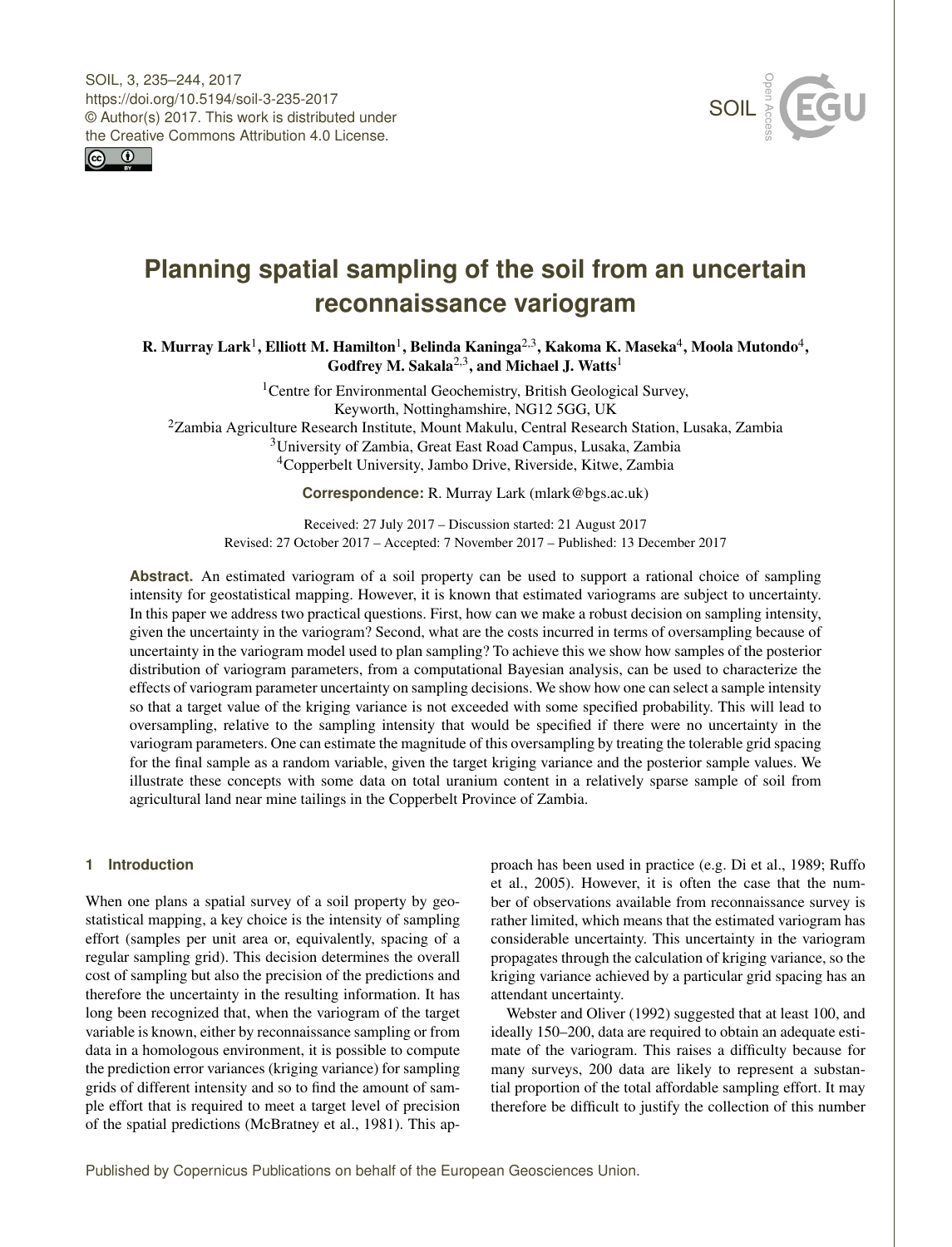of data for sample planning purposes, except in the case of large surveys on a national scale. An alternative approach was proposed by [Marchant and Lark](#page-8-1) [\(2006\)](#page-8-1). This is an adaptive sampling strategy in which data are collected in discrete phases. The distribution of sample points for the initial sampling phase is optimized to minimize uncertainty in variogram parameters, given a wide prior distribution for these. In subsequent phases this initial sample is supplemented to improve the precision of the estimates of variogram parameters until the uncertainty in the final sample grid spacing required to complete the survey is reduced to an acceptable size. An advantage of this approach is that the total sample effort is controlled by the evaluation of the quality of information available at the end of each phase, and so the information provided by an initial phase with rather fewer than 100 samples can be exploited. We make no arbitrary assumptions about the requisite sample size. A disadvantage, however, is that it is not always feasible to divide a sampling campaign into several phases, particularly if the region to be surveyed is remote, the samples take a significant time to process and analyse, or the target variable is subject to change over time. [Marchant and Lark](#page-8-1) [\(2006\)](#page-8-1) suggested that there may, nonetheless, be benefits in simple two-phase optimized designs in which information obtained in the first phase of sampling is used in a numerical optimization procedure to find the distribution of sample points, given those already sampled in phase 1, which minimizes some measure of prediction uncertainty.

These tools for optimization are powerful, but they are computationally costly. Furthermore, they address directly the question of how to deploy some specified number of sample points and are cumbersome if the initial question is what survey intensity is required because this requires a laborious optimization of the distribution of different numbers of sample points. In this paper we consider a simpler approach where the basic procedure of [McBratney et al.](#page-9-0) [\(1981\)](#page-9-0) is adapted to account for uncertainty in the estimated variogram parameters as quantified in a Bayesian analysis. Such an approach might be useful for making initial decisions on sample effort even if the final distribution of points is optimized using methods such as those of [Marchant and Lark](#page-9-3) [\(2007\)](#page-9-3).

In this paper we consider a case study from the Copperbelt Province in Zambia. A reconnaissance survey was undertaken on farmland in close proximity to a mine tailings dam. This survey was based on a nested sampling design [\(Lark et al.,](#page-8-2) [2017\)](#page-8-2), of which we report on 64 samples which were collected at a site of interest, the land farmed by the inhabitants of Mugala village near Kitwe. This sample size is rather fewer than the minimum of 100 suggested by [Webster](#page-9-2) [and Oliver](#page-9-2) [\(1992\)](#page-9-2).

One variable measured in this survey was the total content of uranium (U) in the soil, and it is that variable which we examine here. Uranium is of interest because the processing of copper ore can produce technically enhanced naturally occurring radioactive material (TENORM) in the tailings (residual waste) through the concentration of radionuclides, including uranium. Uranium is known to be a significant constituent of TENORM in wastes produced from copper mines in the Katanga Basin, which includes the Zambian Copperbelt [\(Katebe et al.,](#page-8-3) [2008\)](#page-8-3).

In this paper we present a Bayesian geostatistical analysis of the data and show how this allows us to quantify the effects of variogram uncertainty on the inferred precision of predictions from sample grids of different spacing and to support a robust choice of sample intensity.

## **2 Materials and methods**

## 2.1 Field work and data collection

The study area was approximately 18 ha of farmland used by the inhabitants of Mugala village near Kitwe, located in the Copperbelt Province in the north of Zambia,  $(12°47'16.1'' S)$ 28°6'13.2" E). According to the Exploratory Soil Map of Zambia  $(1:1000000)$ , [\(Ministry of Agriculture,](#page-9-4) [1991\)](#page-9-4), the soils at and around Kitwe are mapped as plateau soils (legend unit Pu7) which comprises Chromi-haplic Acrisols with Gleyi-haplic Acrisols and partly skeletal phase Dystric Leptosols according to the then-current FAO soil classification [\(FAO-Unesco,](#page-8-4) [1974\)](#page-8-4).

A full account of the sampling undertaken in this study is provided by [Lark et al.](#page-8-2) [\(2017\)](#page-8-2). The sampling was undertaken on transects with sample main stations at intervals of 100 to 200 m. At each main station a soil sample was collected. A second point was collected 100 m from the main station in a direction approximately normal to the direction of the transect. A third sample point was selected 10 m from the second in a random direction and a fourth point 1 m from the third, again in a random direction. The soil samples at each sample point were composites, formed by bulking five cores taken with a Dutch auger (15 cm depth of soil from the surface and 5 cm in diameter). These cores were taken from the corners and centre of a square of approximately 30 cm length. The samples were placed in paper sample bags, and a few days after collection each sample was reduced in size by coning and quartering. A total of 64 samples were collected this way at Mugala village.

The soil samples were prepared for analysis in the Inorganic Geochemistry laboratories of the British Geological Survey. Each sample was air-dried and then sieved to pass 2 mm. A subsample of the sieved soil was milled to  $<$  53 µm in an agate ball mill; then, a 10 g subsample of milled soil was mixed with 3 g of binder and a 32 mm diameter pellet was pressed from this mixture. Total concentrations of a suite of elements were then measured on this pellet by X-ray fluorescence spectrometry (XRFS) and wavelength-dispersive XRFS for U. This analysis was done at the XRFS laboratory of PANalytical Ltd., Nottingham UK.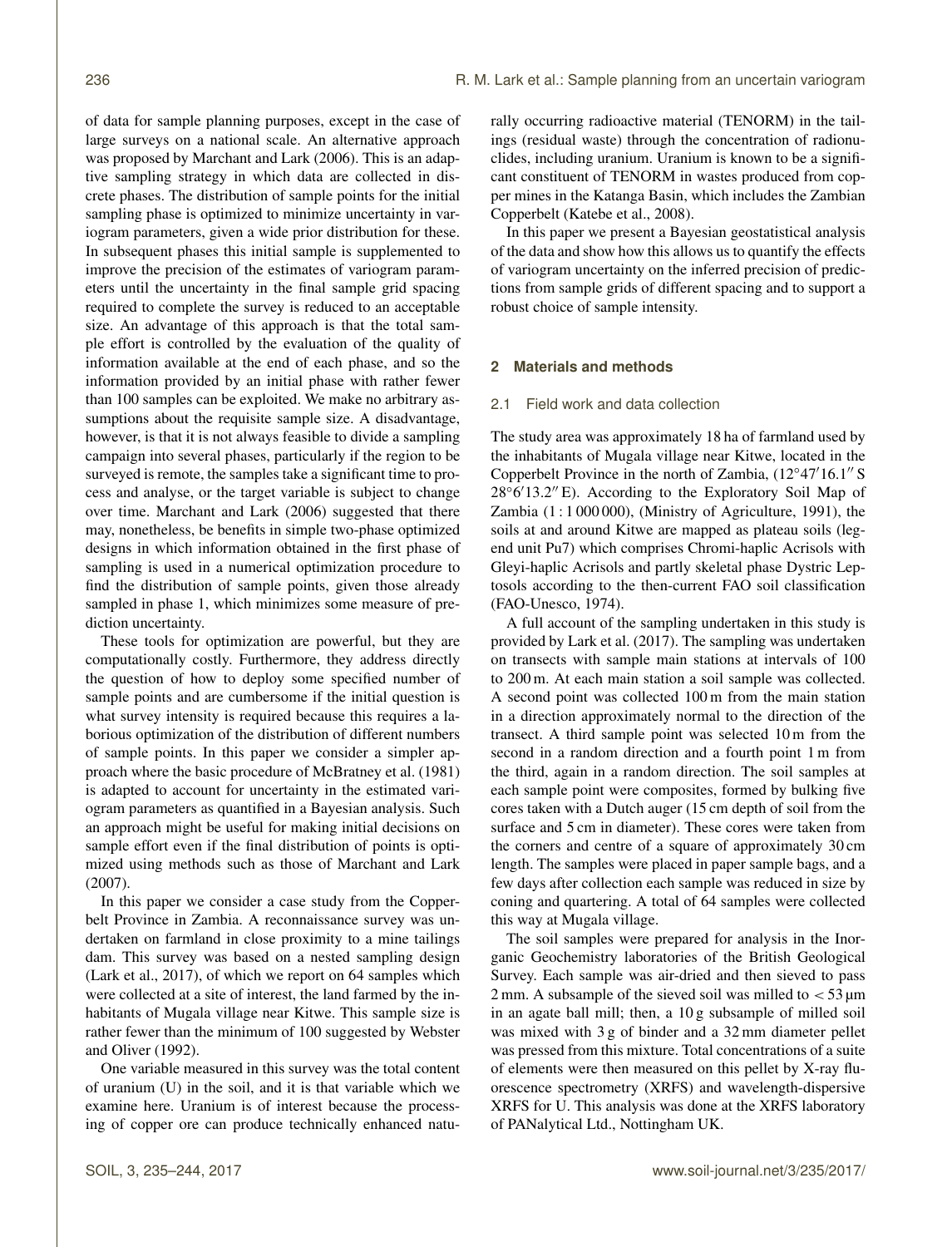#### 2.2 Data analysis

#### 2.2.1 The linear mixed model and its parameters

Summary statistics were computed for the data, and their spatial distribution was examined. The assumption of a stationary mean seemed plausible from the post plot of the data (Fig. 1b) and the transitive behaviour of the empirical variogram which does not increase at lags longer than about 300 m (Fig. 2a); so a linear mixed model was proposed for the  $n$  data, in which they are treated as a realization of a second-order stationary random variable, Z. The model takes the following form:

$$
z = \mu + \eta + \varepsilon,\tag{1}
$$

where  $\mu$  is a vector, length n, with all values equal to a constant mean, and  $\eta$  and  $\varepsilon$  are mutually independent random effects. The component  $\eta$  is distributed as

$$
\eta \sim \mathcal{N}\left(\mathbf{0}_n, \xi \sigma^2 \mathbf{R}\right),\tag{2}
$$

and  $\varepsilon$  is distributed as

$$
\boldsymbol{\varepsilon} \sim \mathcal{N}\left(\mathbf{0}_n, (1-\xi)\sigma^2 \mathbf{I}_n\right),\tag{3}
$$

where  $\mathbf{0}_n$  is a vector length *n* with all elements equal to 0;  $I_n$  is an  $n \times n$  identity matrix; **R** is an  $n \times n$  correlation matrix;  $\sigma$  is the overall variance of Z, with  $\xi \sigma^2$  the variance of the spatially correlated component,  $\eta$ , and  $(1 - \xi)\sigma^2$  the variance of the independently and identically distributed element,  $\varepsilon$ . The spatial correlation is modelled under the assumption of second-order stationarity (Webster and Oliver, 2007) such that element  $\mathbf{R}[i, j]$  of the correlation matrix can be modelled as a function of the lag interval between the *i*th and *j*th observations at locations  $s_i$  and  $s_j$  respectively. With a small data set, we assume that the correlation depends only on the length of the lag vector  $h = |s_i - s_j|$ . In this study we used the Matérn correlation function [\(Matérn,](#page-9-5) [1986\)](#page-9-5):

$$
\rho(h) = \left\{ 2^{\kappa - 1} \Gamma(\kappa) \right\}^{-1} \left( \frac{h}{\phi} \right)^{\kappa} K_{\kappa} \left( \frac{h}{\phi} \right),\tag{4}
$$

where  $\Gamma(\cdot)$  is the gamma function and  $K_k$  is a modified Bessel function of the second kind of order  $\kappa$ . The two parameters are  $\kappa$ , a smoothness parameter, and  $\phi$ , a distance parameter. These have to be estimated in addition to the variance  $\sigma^2$  and the parameter  $\xi$ , which represents the proportion of the variance which is spatially dependent.

Under the linear model with a constant mean the variance parameters  $\kappa$ ,  $\phi$ ,  $\sigma^2$  and  $\xi$  can be estimated by maximum likelihood [\(Lark,](#page-8-5) [2000;](#page-8-5) [Zimmerman and Stein,](#page-9-6) [2010;](#page-9-6) [Dig](#page-8-6)[gle and Ribeiro,](#page-8-6) [2007\)](#page-8-6). It is known that the first of these parameters can be difficult to estimate, and [Diggle and Ribeiro](#page-8-6) [\(2007\)](#page-8-6) suggest that, rather than estimating it along with the other parameters, the marginal likelihood is obtained for a set of discrete values of the parameter (i.e. the likelihood maximized with respect to all the other parameters when  $\kappa$  is fixed



**Figure 1.** (a) Histogram of uranium concentrations in soil samples and (b) post plot showing the spatial distribution of sample points with symbols indicating concentration intervals delimited by the range and empirical quartiles. The eastings and northings are according to the Universal Transverse Mercator projection zone 35.

at a specified value). Examination of the profile negative loglikelihood function for the  $\kappa$  parameter showed that it was potentially troublesome to estimate. Although the negative log likelihood was smaller with  $\kappa = 2$  than with larger or smaller values, the slope of the marginal likelihood as  $\kappa$  was increased above 1.5 was very small. For this reason we followed the guidance of [Diggle and Ribeiro](#page-8-6) [\(2007\)](#page-8-6) and fixed  $\kappa$  at the value for which the profile negative log likelihood was smallest: 2.0. All subsequent analyses are conditional on this choice. Smaller values of  $\kappa$  are not implausible, given the shape of the likelihood profile. Selecting 2.0 rather than a smaller value is likely to lead to larger estimates of the uncorrelated "nugget" variance, which will tend to imply larger kriging variances and so is conservative.

Estimates of the other variance parameters were obtained by maximum likelihood. It is possible to quantify uncertainty in these estimates by treating the inverse of the Fisher information matrix as an estimate of the covariance matrix of estimation errors (e.g. [Dobson,](#page-8-7) [1990\)](#page-8-7), but this requires assumptions of linearity which are not plausible for all of the parameters, notably the distance parameter [\(Marchant and](#page-8-8) [Lark,](#page-8-8) [2004\)](#page-8-8). An alternative approach is to use a Bayesian formulation of the linear mixed model under which the variance parameters are treated as random variables with a prior distribution, updated to give a posterior distribution by reference to available data. This has been done in previous studies with the linear mixed model applied to soil data (e.g. [Orton](#page-9-7) [et al.,](#page-9-7) [2009;](#page-9-7) [Minasny et al.,](#page-9-8) [2011\)](#page-9-8).

A common way to implement the Bayesian analysis is by Markov chain Monte Carlo (MCMC) methods, in which a sample of values from the posterior joint distribution of the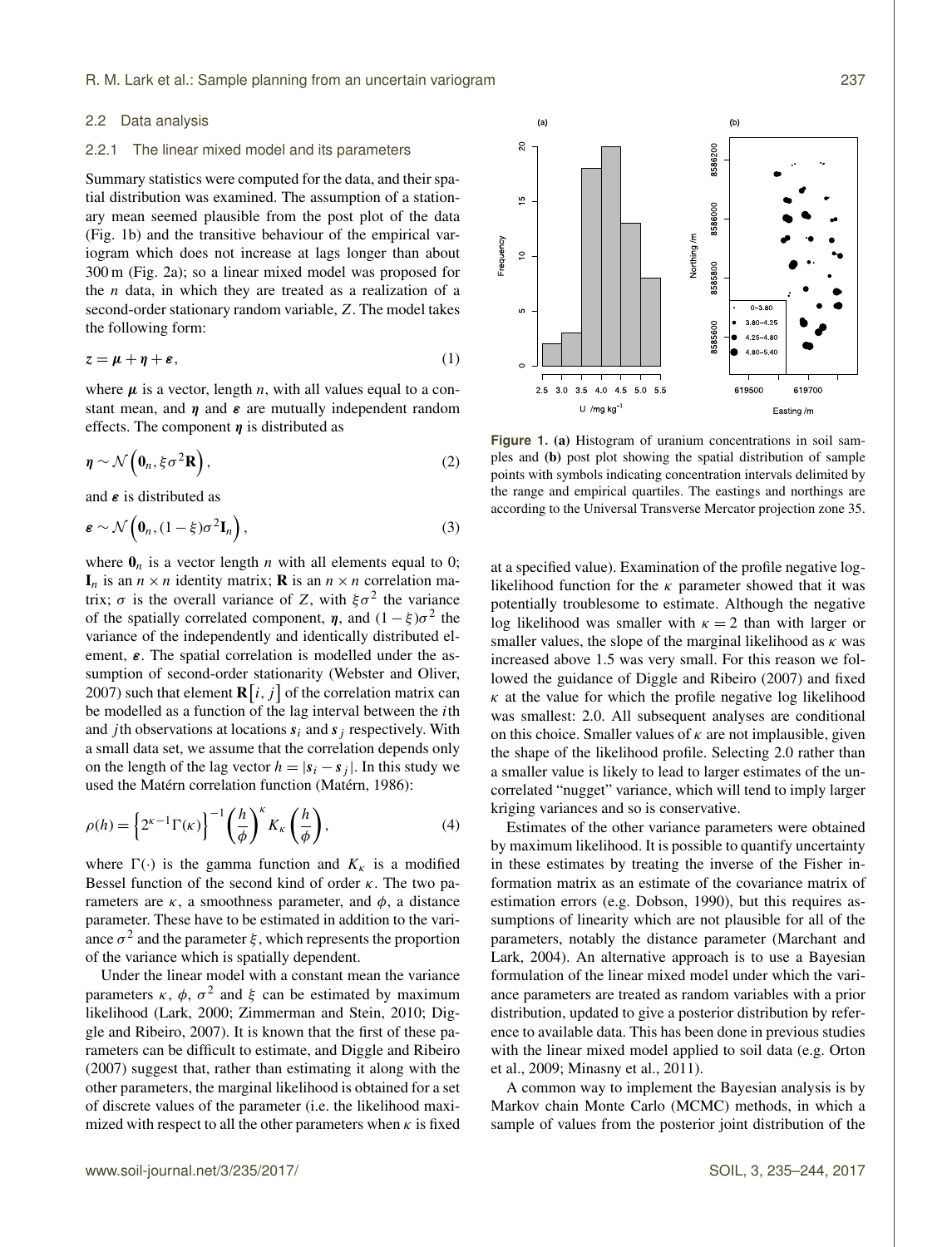

**Figure 2.** (a) Method-of-moments estimates of the variogram of soil uranium content with the maximum likelihood estimate of the variogram superimposed. (b) Profile values of the negative log likelihood for different values of the  $\kappa$  parameter.

variance parameters is drawn. This sample can then be used for further inference about the parameters. Both [Orton et al.](#page-9-7) [\(2009\)](#page-9-7) and [Minasny et al.](#page-9-8) [\(2011\)](#page-9-8) used this approach, and we follow the latter in using the "dream" algorithm of [Vrugt et](#page-9-9) [al.](#page-9-9) [\(2009\)](#page-9-9), as implemented for the R platform [\(R develop](#page-9-10)[ment core team,](#page-9-10) [2014\)](#page-9-10) by [Guillaume and Andrews](#page-8-9) [\(2012\)](#page-8-9) for the analysis. For details of this method the reader is referred to [Vrugt](#page-9-11) [\(2016\)](#page-9-11). In summary, the "dream" algorithm runs multiple MCMC chains in parallel and automatically tunes the "proposal" distribution, which is used to perturb the values in each chain and explore the parameter space so that the resulting sequence of samples has desirable statistical properties. In "dream", and other multichain methods, the perturbation of the chains in each generation is obtained as a combination of a random variate and the difference between the parameters values for randomly selected pairs of chains. In "dream", computational efficiency is achieved by updating only random subsets of the parameters in each generation and by special treatment to identify and manage outlier chains. We used nine chains in our analysis for three parameters, with four chain pairs used to generate the jump at each sample. Other "dream" parameters were set at default values which we have found to be robust over a range of settings. The first 10% of values in each chain was discarded to avoid the effects of the burn-in period, which is influenced by initial arbitrary settings. Every tenth output of the chain was selected for the final sample to reduce the effects of autocorrelation between samples. The prior distribution for the variogram parameters was uniform over the admissible range  $[0, 1]$  for  $\xi$ . For the other parameters the priors were uniform for positive values up to a maximum (10 and 1000 respectively for  $\sigma^2$  and  $\phi$ ). It is important to recall that in a Bayesian analysis all inference is conditional on the priors. In the absence of strong evidence to constrain uniform prior distributions, it is good practice to choose sufficiently wide bounds such that the posterior probability density is negligible near extremes [\(Diggle and Ribeiro,](#page-8-6) [2007\)](#page-8-6). On this basis the selected bounds for the prior distributions of  $\sigma^2$  and  $\phi$ were judged to be acceptable.

## 2.2.2 Kriging variance as a random variable

In the analysis undertaken here the smoothness parameter  $\kappa$ was fixed at the value selected from the profile likelihood, but the other parameters,  $\phi$ ,  $\sigma^2$  and  $\xi$ , comprise a set which is treated as a random variate:

$$
\mathbf{\Theta} = \left\{ \Phi, \Sigma^2, \Xi \right\}^{\mathrm{T}},\tag{5}
$$

of which we have  $m$  MCMC samples:

$$
\boldsymbol{\theta}_i = \left\{\phi_i, \sigma_i^2, \xi_i\right\}^{\mathrm{T}}, \ \ i = 1, \ldots, m.
$$

For some  $\theta$ , and conditional on a specified interval for a square sample grid,  $\lambda$ , one can compute the kriging variance at the centre of a grid cell. In this paper we consider the ordinary kriging variance. We may write this kriging variance as a function of  $\theta$ :

<span id="page-3-0"></span>
$$
v_{k,\lambda} = f(\theta|\lambda). \tag{6}
$$

In our Bayesian formulation of the problem, the variogram parameters are treated as random variables, and so we may treat the kriging variance, conditional on  $\lambda$ , as a random variable:

$$
V_{k,\lambda} = f(\mathbf{\Theta}|\lambda). \tag{7}
$$

We may obtain a sample from this random variable by applying the expression in Eq.  $(6)$  to each of the *m* MCMC samples from  $\Theta$ :

$$
\mathbf{v}_{k,\lambda,i} = f(\theta_i|\lambda,,), \quad i = 1,...,m. \tag{8}
$$

From this sample we may obtain an estimate of the mean kriging variance,  $\overline{v}_{k,\lambda}$  with the specified grid spacing. We can also compute an empirical estimate of the distribution function for  $v_{k,\lambda}$ :

<span id="page-3-1"></span>
$$
\widehat{F}(v|\lambda,\,)=\,\#\mathfrak{v}_{k,\lambda}^{\leq v}/m,\qquad\qquad(9)
$$

where  $\mathbf{v}_{k,\lambda}^{\leq v}$  is the sub-vector comprising all elements of  $\mathbf{v}_{k,\lambda}$ which are  $\leq v$ .

We are planning a spatial sampling exercise and wish to ensure that  $v_{k,\lambda} \leq v_t$ , a target kriging variance. Given the uncertainty in the variogram parameters, the kriging variance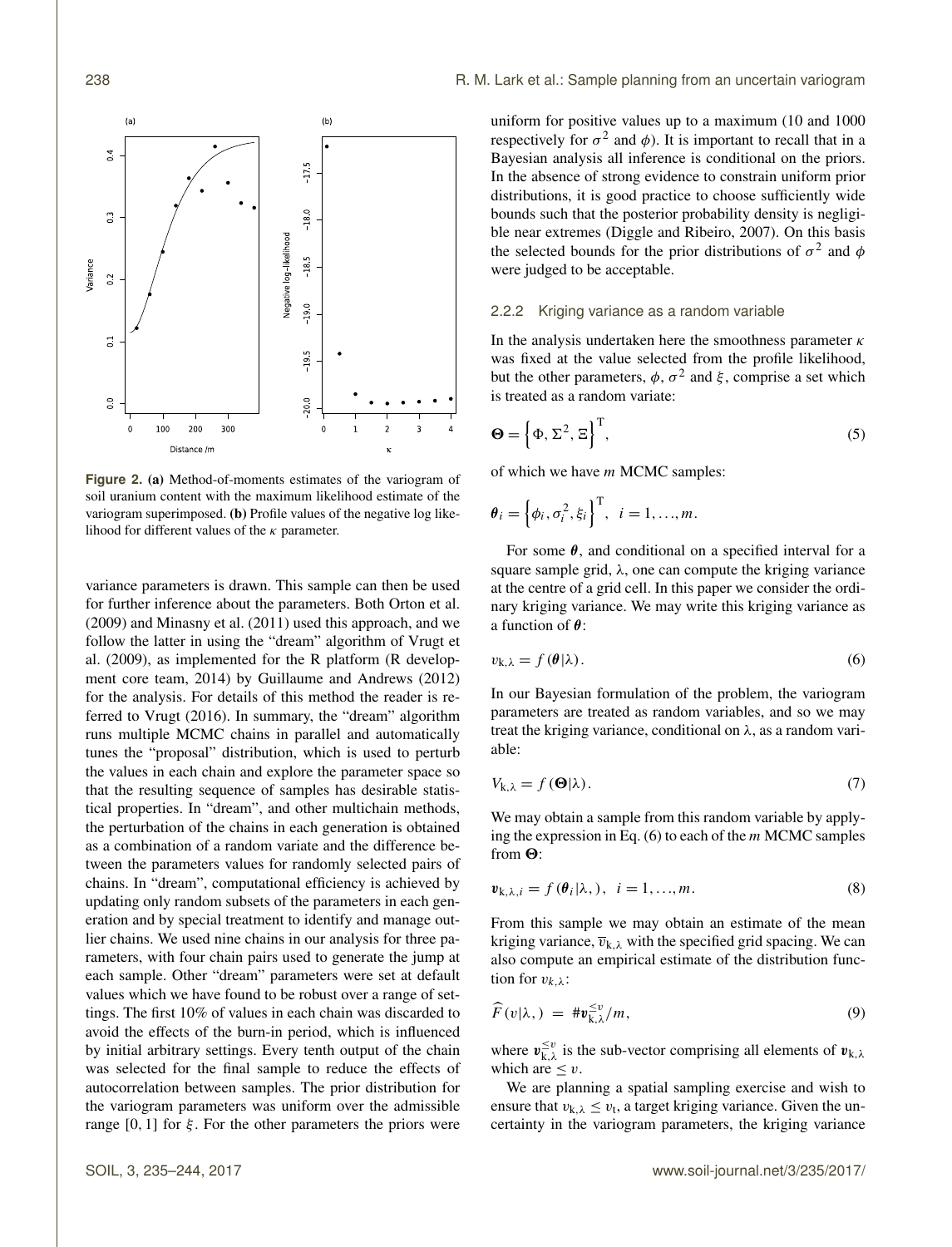achieved by some grid spacing,  $\lambda$ , is uncertain. One way to deal with this is to ensure that the probability that the target kriging variance is not exceeded for a chosen spacing is sufficiently large. This is analogous to power analysis for hypothesis testing. If we specify a probability of, for example, 0.8, then we could select a grid spacing,  $\lambda$  such that

$$
\widehat{F}\left(v_{t}|\widetilde{\lambda}\right) = 0.8.\tag{10}
$$

We undertook these calculations using the sample of variogram parameters obtained from the MCMC chains as described in the previous section. The kriging variance for each sample was computed for the cell centre of square sample grids considering spacings up to 300 m.

The target kriging variance,  $v_t$ , might be selected on various grounds [\(de Gruijter et al.,](#page-8-10) [2006;](#page-8-10) [Black et al.,](#page-8-11) [2008;](#page-8-11) [Lark](#page-8-12) [and Knights,](#page-8-12) [2015\)](#page-8-12). For illustrative purposes we chose to select a target kriging variance such that the kriging standard error was 10 % of the overall mean concentration. This gives a target kriging variance of  $v_t = 0.18$  in this case.

We computed, for each of a set of grid spacings up to 300 m, the estimate of  $\widehat{F}(v_t|\lambda)$  and identified the spacing at which this value was 0.8.

## 2.2.3 Tolerable grid spacing as a random variable

The previous section shows how one may select a grid spacing such that the probability that the kriging variance at the centre of a grid cell is less than or equal to a target variance is sufficiently large. We may then wish to quantify the implications of the uncertainty in terms of the extent to which we are likely to have oversampled to account for it. To do this we introduce the notion of the tolerable grid spacing as a random variable given uncertainty in the variogram parameters.

For some sample from the variogram parameters,  $\theta$ , it may be possible to find  $\lambda_v$ , the spacing of a square grid such that the kriging variance at the centre of a grid cell is  $v$ . This is done numerically, by interpolation between evaluations of the kriging variance for a series of grid spacings and the par-ticular parameter set using Eq. [\(6\)](#page-3-0). The value  $\lambda_v$  is not necessarily defined for some parameter set,  $\theta$ . There are two circumstances in which it is not. The first is when

$$
v > \sigma^2 + \psi_{\lambda}, \forall \lambda,
$$
 (11)

where  $\psi_{\lambda}$  denotes the Lagrange parameter of the ordinary kriging estimate at the centre of a grid cell of spacing  $\lambda$ . In this circumstance the target kriging variance is so large that it is matched by kriging from the coarsest grid. The second circumstance in which  $\lambda_v$  is not defined is when the spatially uncorrelated variance is larger than  $v$ :

<span id="page-4-2"></span>
$$
v \, < \, \xi \sigma^2. \tag{12}
$$

In this latter case the kriging variance  $v$  cannot be achieved at the centre of the grid cell however fine the spacing. When

$$
\xi \sigma^2 < v < \sigma^2 + \psi_\lambda \forall \lambda,
$$

<span id="page-4-0"></span>then a unique value of  $\lambda_v$  is defined for the  $\theta$  and v under consideration, assuming ordinary point kriging or block kriging for a block which is small compared with the grid of observations from which the prediction is made. When  $v$  takes a value in the range for which  $\lambda_v$  is defined, we may express the relationship by a function:

$$
\lambda_v = g(v, \theta). \tag{13}
$$

We call  $\lambda_v$  the tolerable grid spacing because it is the coarsest spacing compatible with the kriging variance  $v$ . In the Bayesian approach, where  $\theta$  is drawn from a random variable  $\Theta$ , we can treat the tolerable grid spacing as a random variable  $\Lambda_v$ :

$$
\Lambda_v = g(v, \mathbf{\Theta}).\tag{14}
$$

Consider a situation in which an oracle provides variogram parameters without uncertainty and we can therefore compute the tolerable grid spacing for target variance  $v_t$  without uncertainty. The sample density is  $\lambda_{v_t}^{-2}$  samples per unit area. If, in the same circumstances, we did not have access to the oracle but selected a grid spacing,  $\lambda$ , to achieve Eq. [\(10\)](#page-4-0), then the oversampling, attributable to our strategy to manage uncertainty would be  $\lambda^{-2} - \lambda_{\nu_t}^{-2}$  samples per unit area. This could be directly translated to a cost given analytical costs and logistical costs (e.g. [Lark and Knights,](#page-8-12) [2015\)](#page-8-12). In practice we may use our m MCMC samples of the variogram parameters,  $\theta_i$ , to compute a set of tolerable grid spacings, where this is defined as

<span id="page-4-3"></span>
$$
\begin{aligned} \lambda_{v_t, \lambda, i} &= g\left(v_t, \theta_i\right); \text{ if } \xi_i \sigma_i^2 < v < \sigma_i^2 + \psi_\lambda \forall \lambda; \quad (15) \\ i &= 1, \dots, m. \end{aligned}
$$

<span id="page-4-1"></span>One may note the proportion of the MCMC samples for which the tolerable grid spacing is defined. If the numbers of undefined cases are significant, then one should note whether this is because the target variance is commonly large relative to the variance  $\sigma^2$ , as in Eq. [\(11\)](#page-4-1), or small relative to the uncorrelated variance  $\xi \sigma^2$ , as in Eq. [\(12\)](#page-4-2). Either would suggest that a review of the target variance is needed. Otherwise one may compute the corresponding sample densities for each variate in the sample of tolerable grid spacing and compare these with the sample density used to achieve the condition in Eq. [\(10\)](#page-4-0). The difference is the oversampling, which, as noted above, can be converted to a cost. If this cost is large, then there are two options. The first is to accept a larger target variance or to leave the target variance unchanged but to accept a smaller probability that it is achieved. The second is to consider further exploratory sampling to reduce the uncertainty in the variogram parameters. The latter approach may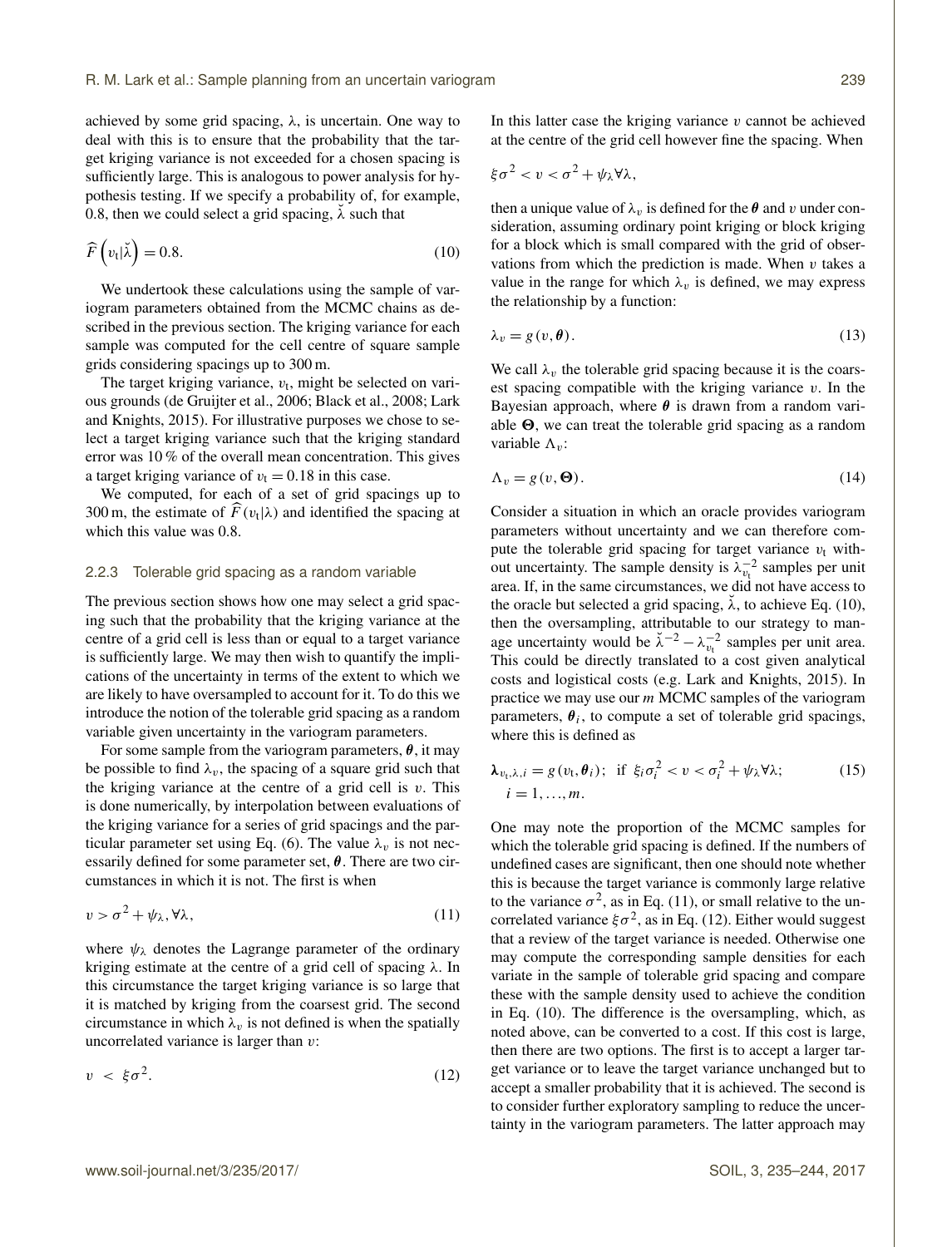**Table 1.** Summary statistics on soil uranium content.

| n                                         | 64      |
|-------------------------------------------|---------|
| Mean $(mgkg^{-1})$                        | 4.29    |
| Median $(mg kg^{-1})$                     | 4.25    |
| Standard deviation (mg kg <sup>-1</sup> ) | 0.60    |
| <b>Skewness</b>                           | $-0.13$ |
|                                           |         |

**Table 2.** Maximum likelihood estimate of spatial covariance parameters for soil uranium.

| $\phi$ (m)                           | 55.50 |
|--------------------------------------|-------|
| $\kappa^*$                           | 2     |
| $\sigma^2$                           | 0.43  |
| ξ                                    | 0.73  |
| * Obtained by profile<br>likelihood. |       |

be attractive when a survey is planned over a large region, and additional sampling effort is small relative to the total sample effort expected.

We followed these procedures, using Eq.  $(15)$  to compute a sample of tolerable grid spacings for the target kriging variance of 0.18. We noted the proportion of samples for which this tolerable grid spacing was defined. We computed the corresponding values of the sample density.

We then repeated these calculations assuming that (i) the target kriging variance is 0.18 but that we are prepared to accept a smaller probability that it is not exceeded (0.75 or 0.70) and (ii) that we can accept a larger target kriging variance of 0.25 but require a probability of 0.8 that it is not exceeded.

## **3 Results**

Table 1 shows summary statistics for the data on uranium, and their histogram is shown in Fig. 1a. The data are reasonably symmetrically distributed, and there is no evidence from these data that a transformation is required. The empirical variogram (solid symbols in Fig. 2a) shows no evidence of a spatial trend. The profile negative log likelihoods for different values of the  $\kappa$  parameter are shown in Fig. 2b. On the basis of these results  $\kappa$  was fixed at 2.0. The maximum likelihood estimates of the parameters are presented in Table 2, and the solid line in Fig. 2a shows the corresponding variogram.

Figure 3 shows the empirical posterior distributions of the three variogram parameters (conditional on fixing  $\kappa = 2$ ) corresponding to 15 282 samples after removing the first 10 % for burn-in and then extracting every tenth. Note that the empirical density is small near the upper prior limit for  $\phi$  (1000 m) and for  $\sigma^2$  (10). The horizontal bars show the 95 % credible intervals for each parameter. Because the distributions are not symmetrical, the credible intervals were the



**Figure 3.** Empirical probability density functions for variogram parameters:  $\phi$  (a),  $\sigma^2$  (b) and  $\xi$  (c). These were obtained from the MCMC samples. Horizontal bars show the 95 % credible interval for each parameter.

highest density intervals (i.e. for a unimodal distribution the narrowest interval over which the integral of the probability density is 0.95). This was computed using the "hdi" procedure from the "HDInterval" package for the R platform [\(Meredith and Kruschke,](#page-9-12) [2016\)](#page-9-12).

Figure 4 shows the probability, estimated from the MCMC samples, that the kriging variance at the centre of a square grid of spacing  $\lambda$  m, will be less than or equal to the target kriging variance 0.18. The graph shows the spacing (44 m; 5.12 samples ha<sup> $-1$ </sup>), at which this probability is 0.8. The grid spacing at which the expected kriging variance is equal to the target can be identified from the graph in Fig. 5 (solid line); the grid spacing is  $75 \text{ m}$  (1.78 samples ha<sup>-1</sup>). If one considers only the maximum likelihood estimates of the variogram parameters (Table 2), then the relationship between grid spacing and kriging variance is given by the dashed line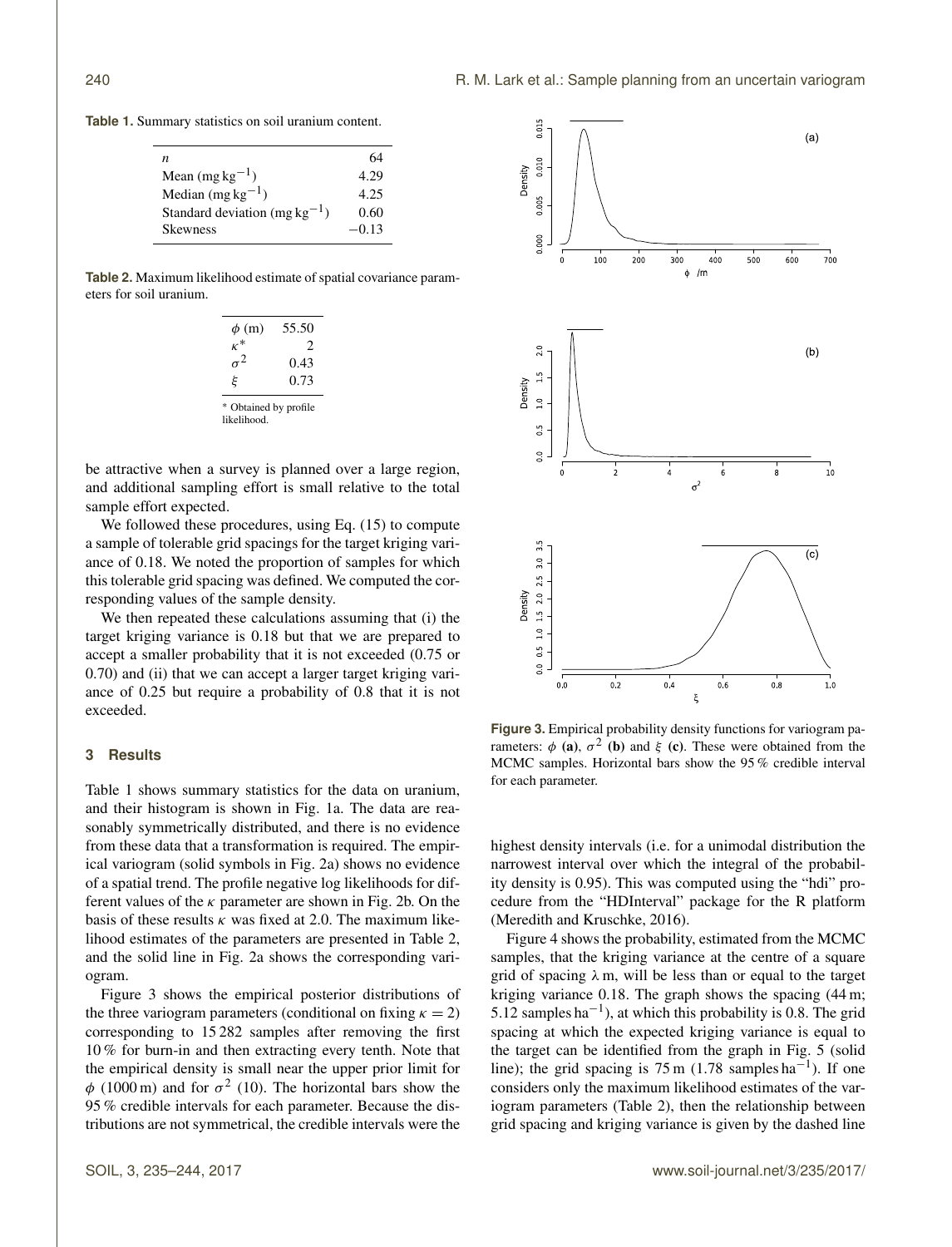

**Figure 4.** Estimates of  $\overline{F}(v_t|\lambda)$  (Eq. [9\)](#page-3-1) for different grid spacings with  $v_t$  set to 0.18. The dotted line shows the grid spacing (44.2 m) at which  $\widehat{F}(v_t|\lambda,) = 0.8$ .

in Fig. 5, and the target kriging variance is equivalent to a grid spacing of  $85 \text{ m}$  (1.38 samples ha<sup>-1</sup>).

Treating the grid spacing which achieves the target kriging variance of 0.18 as a random variable,  $\Lambda_{v_t}$  (tolerable grid spacing), we found that this was defined for 99.22 % of the MCMC samples. Figure 6a shows the empirical probability density function (PDF) of the grid spacings,  $\lambda_{v_t}$ . This distribution is mildly positively skewed with some values in an upper tail, but the mean (86.4 m) and median (84.4 m) are very close. The distribution of corresponding sample densities (rescaled to samples per ha) is strongly skewed and is shown on a log scale in Fig. 5b. The median tolerable sample spacing is  $1.4$  samples ha<sup>-1</sup>, the mean is strongly influenced by the upper tail, and its value (5.32 samples  $ha^{-1}$ ) is the 87th empirical percentile of the observations. For this reason we summarize the distribution of tolerable sample densities by its median.

We can now summarize the practical implications of this analysis for further sampling of the soil to map uranium in this environment or comparable ones. The variogram is uncertain, which is not surprising given the relatively small sample size. Because of this, for any specified sample grid spacing, we cannot be sure about the expected prediction error variance at the centre of a grid cell because this depends on variogram parameters about which we are uncertain. If a decision on sample density were based on the empirical variogram parameters alone, with no attention to their uncertainty, then these results show that the sample effort required to ensure that prediction error variances are below some threshold may be markedly underestimated.

On the basis of our Bayesian analysis we can characterize the uncertainty in the variogram parameters, and so we can



**Figure 5.** Value of kriging variance at the centre of a square grid cell as a function of grid spacing,  $\lambda$ . The solid line is the expected value of kriging variance over the distribution of parameters, and the dashed line are the values given the maximum likelihood estimates of those parameters.



**Figure 6.** Empirical probability density function for grid spacing that achieves the target kriging variance (0.18) and corresponding PDF for the logarithm of the sample density which achieves the same.

compute the probability that the kriging variance for some specified grid cell is below our maximum acceptable value. A strategy to deal with the uncertainty about the variogram parameters is to find a grid spacing such that the probability that our target kriging variance is not exceeded is judged to be sufficient. In this case we find that selecting a sample density of 5.12 samples ha−<sup>1</sup> ensures that the probability the specified kriging variance is not exceeded is 0.8.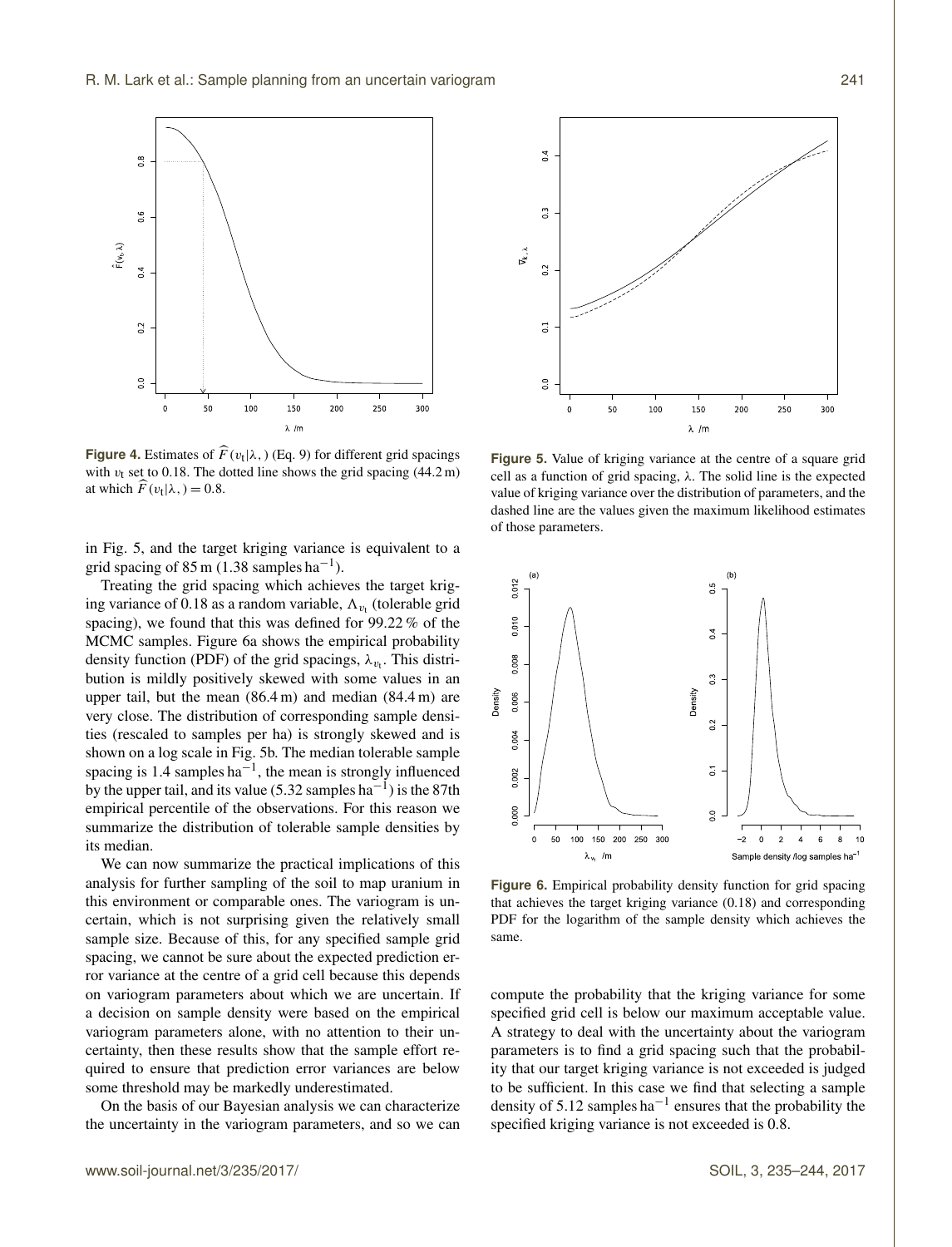The achievement of this level of confidence in the quality of our final spatial predictions comes with a cost; we have to do more sampling than we would if the variogram parameters were known with greater certainty. Our analysis shows that the median-unbiased tolerable grid spacing for the target variance is 1.4 samples  $ha^{-1}$  (close to what we would have obtained if we used the maximum likelihood estimate of the variogram parameters to find the grid spacing). This means that the median-unbiased oversampling due to the uncertainty is 3.72 samples  $ha^{-1}$ . This could be a substantial cost for a survey of a large region.

If this cost is unacceptable, then there are three approaches we could take. The first is to allow greater uncertainty that our final predictions are of the target precision. We considered the effect of basing the sampling decision on a smaller probability that the target kriging variance is not exceeded, with the target kriging variance held at 0.18. If we specify a probability of 0.75 rather than 0.8, then the grid spacing increases to 53 m (sample density of 3.54 per ha) and the median-unbiased oversampling due to uncertainty is reduced to 2.1 per ha. Reducing the probability further to 0.7, the grid spacing is 56 m, and the sample density is 3.13 per ha, with a median-unbiased over sampling of 1.7 per ha.

A second approach is to accept a larger target kriging variance. We considered a value of 0.25. The probability that this is not exceeded is 0.8 with a grid spacing of 110 m (0.82 samples ha−<sup>1</sup> ), and the median-unbiased oversampling in this case is 0.38 samples ha−<sup>1</sup> (the tolerable grid spacing was defined for 97 % of cases because of the increased probability that the kriging variance would be bounded at a smaller value than the target).

Both these approaches require that we tolerate greater uncertainty, either in the final predictions (accepting a larger kriging variance) or our level of confidence that the specified kriging variance is achieved. If neither of these is acceptable, then we must collect additional data to reduce the uncertainty in the variogram model before planning the final survey.

## **4 Conclusions**

In this paper we have introduced two new concepts for use in the planning of a geostatistical survey. In the first we consider the kriging variance achieved with a particular grid spacing as a random variable, given a set of MCMC samples of the variogram parameters. This allows us to select a grid spacing such that the probability that the target kriging variance is not exceeded is met with a specified probability. The second concept is to treat the tolerable grid spacing as a random variable. This allows us to quantify the effects of variogram uncertainty in terms of expected oversampling. These provide a framework for decision-making about geostatistical sampling based on an uncertain variogram. We have shown that, for some plausible values of the target kriging variance, and required probability that the kriging variance is not exceeded, it may be necessary to accept that considerable oversampling is necessary. This can be reduced by changing either condition. The scientist planning sampling, or stakeholders such as regulator or policy makers, can explore the effect of relaxing either the target kriging variance or the probability that it is not exceeded.

An alternative, if the expected oversampling is large, is to put some additional sampling effort into improving the quality of the variogram estimate on which the final survey is to be based. Within the Bayesian framework, we cannot compute an expected effect on the parameter uncertainty of including some specified number of additional sample points. However, we could optimize the distribution of the additional points using the procedures of [Marchant and Lark](#page-8-1) [\(2006\)](#page-8-1), and if the amount of additional sampling is limited to, for example, 10 % of the median-unbiased estimate of oversampling incurred with the uncertainty in the current variogram, that will ensure that additional sampling to improve the variogram is not excessive.

There is scope for further work on the methods presented in this paper. First, we note that the study is based on ordinary kriging, in which the mean is assumed to be stationary. The method could be extended to more general cases of the empirical best linear unbiased predictor (e.g. universal kriging). In this case, however, the prediction error variance has a component due to uncertainty in the parameters which describe the non-stationary mean (e.g. coefficients of a trend surface). The computed prediction error variance for different sample strategies will therefore be conditional on assumptions about the model for the mean (e.g. that it is a second-order polynomial in the rectilinear coordinates). The approach could be extended to encompass other sources of uncertainty in the variogram model (e.g. measurement or location error) or the use of a variogram estimated from geophysical data which can be regarded only as a proxy for the target variable, provided that these uncertainties can be incorporated into a Bayesian formulation.

Second, in this study we considered a uniform sample grid, which is appropriate for sampling a relatively large and uniform region. It would be straightforward to do the same computations on sample designs obtained for non-uniform regions by spatial coverage methods such as those presented in the "spcova" package for the R platform [\(Walvoort et al.,](#page-9-13) [2010\)](#page-9-13).

In conclusion, our example shows that uncertainty in an exploratory variogram can have significant implications in terms of sampling cost under reasonable rules to guide sample planning (in terms of the target kriging variance and the probability one requires that the target kriging variance is not exceeded under the final sampling design). A corollary of this is that sample planning from an empirical variogram which does not take account of its uncertainty will often fail to achieve efficient and adequate sample designs. The concepts introduced in this paper allow a rational assessment of whether currently available data suffice to support a decision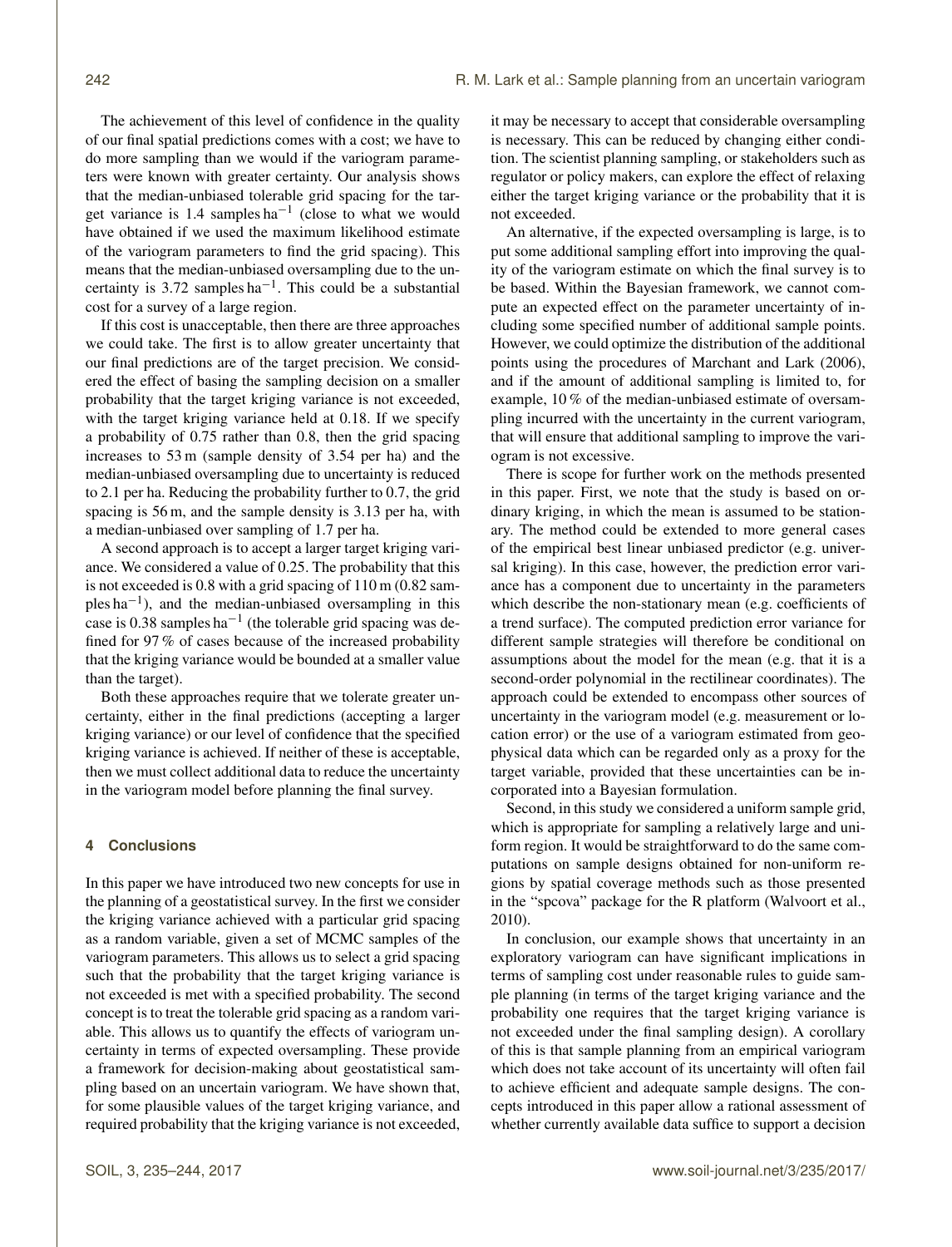on detailed sampling for mapping or whether additional exploratory sampling is needed before a final survey design is fixed. In summary, the practical guidelines for sample planning are as follows.

- 1. Identify a target kriging variance which represents an acceptable precision for the final spatial predictions of the soil property of interest.
- 2. Decide on a level of confidence, expressed in terms of a probability that the target precision is achieved, which is required for sample planning.
- 3. By a Bayesian analysis of available data, obtain samples from the posterior distributions of variogram properties, and from these identify the sample density required to achieve the target precision determined at step (1) with the probability determined at step (2).
- 4. Find the distribution of tolerable grid spacings, given the sample of variogram parameters, and from this compute the oversampling required to achieve the target precision with acceptable probability.
- 5. If this level of oversampling is unacceptable, then either
	- i. review the decisions made at steps (1) and (2), increasing the acceptable kriging variance or reducing the acceptable probability of achieving this or both.
	- ii. plan additional sampling to improve the estimate of the variogram. The procedures presented by [Marchant and Lark](#page-8-1) [\(2006\)](#page-8-1) may be used to plan this additional sampling, but we cannot compute the required additional sampling in the Bayesian framework. The amount of oversampling expected with current levels of uncertainty might provide a basis for deciding how much additional sampling to undertake at the reconnaissance stage.

**Data availability.** The original data are available as a Supplement to the online version of this paper, "Mugala\_U.txt". This is an ASCII file, each row corresponding to a sample site. The first two columns are eastings and northings (units of metres; Universal Transverse Mercator projection zone 35. The third column is the total U content in mg  $kg^{-1}$ .

# The Supplement related to this article is available online at [https://doi.org/10.5194/soil-3-235-2017-supplement.](https://doi.org/10.5194/soil-3-235-2017-supplement)

**Competing interests.** The authors declare that they have no conflict of interest.

**Acknowledgements.** This paper is published with permission of the Executive Director of the British Geological Survey (Natural Environment Research Council). Field and laboratory work for this project was funded by The Centre for Environmental Geochemistry and BGS Global. Author contributions were supported by the UK Department for International Development (DFID) through a Royal Society and DFID Africa Capacity Building Initiative (ACBI) Programme Grant, Award AQ140000. We acknowledge the assistance of staff from ZARI and students at Copperbelt University for help with field sampling. We are grateful to the people of Mugala village for permission to sample on their fields.

#### Edited by: Paul Hallett

Reviewed by: David Rossiter and one anonymous referee

# **References**

- <span id="page-8-11"></span>Black, H., Bellamy, P., Creamer, R., Elston, D., Emmett, B., Frogbrook, Z., Hudson, G., Jordan, C., Lark, M. Lilly, A., Marchant, B., Plum, S., Potts, J., Reynolds, B., Thompson, P., and Booth, P.: Design and operation of a UK soil monitoring network, Environment Agency, Bristol, Science Report – SC060073, 2008.
- <span id="page-8-10"></span>de Gruijter, J. J., Brus, D. J., Biekens, M. F. P., and Knotters, M.: Sampling for Natural Resource Monitoring, Springer, Berlin, 2006.
- <span id="page-8-0"></span>Di, H. J., Trangmar, B. B., and Kemp, R. A.: Use of geostatistics in designing sampling strategies for soil survey, Soil Sci. Soci. Am. J., 53, 1163–1167, 1989.
- <span id="page-8-6"></span>Diggle, P. J. and Ribeiro, P. J.: Model-Based Geostatistics, Springer, New York, 2007.
- <span id="page-8-7"></span>Dobson, A. J.: An Introduction to Generalized Linear Models, Chapman & Hall, London, 1990.
- <span id="page-8-4"></span>FAO-Unesco: Soil Map of the World, 1 : 5 000 000, Volume 1, Legend, Unesco, Paris, 1974.
- <span id="page-8-9"></span>Guillaume, J. and Andrews, F.: dream: DiffeRential Evolution Adaptive Metropolis, R package version 0.4-2., available at: [http:](http://dream.r-forge.r-project.org/) [//dream.r-forge.r-project.org/](http://dream.r-forge.r-project.org/) (last access: 8 December 2017), 2012.
- <span id="page-8-3"></span>Katebe, R., Michalik, B., Phiri, Z., and Nkhuwa, D. C. W.: Status of naturally occurring radionuclides in copper mine wastewater in Zambia, in: Proceedings of the Fifth International Symposium on Naturally Occurring Radioactive Material, International Atomic Energy Agency, Vienna, 409–417, 2008.
- <span id="page-8-5"></span>Lark, R. M.: Estimating variograms of soil properties by the method-of-moments and maximum likelihood; a comparison, Eur. J. Soil Sci., 51, 717–728, 2000.
- <span id="page-8-12"></span>Lark, R. M. and Knights, K. V.: The implicit loss function for errors in soil information, Geoderma, 251–252, 24–32, 2015.
- <span id="page-8-2"></span>Lark, R. M., Hamilton, E. M., Kaninga, B., Maseka, K. K., Mutondo, M., Sakala, G. M., and Watts, M. J.: Nested sampling and spatial analysis for reconnaissance investigations of soil: an example from agricultural land near mine tailings in Zambia, Eur. J. Soil Sci., 68, 605–620, 2017.
- <span id="page-8-8"></span>Marchant, B. P. and Lark, R. M.: Estimating variogram uncertainty, Math. Geol., 36, 867–898, 2004.
- <span id="page-8-1"></span>Marchant, B. P. and Lark, R. M.: Adaptive sampling for reconnaissance surveys for geostatistical mapping of the soil, Eur. J. Soil Sci., 57, 831–845, 2006.